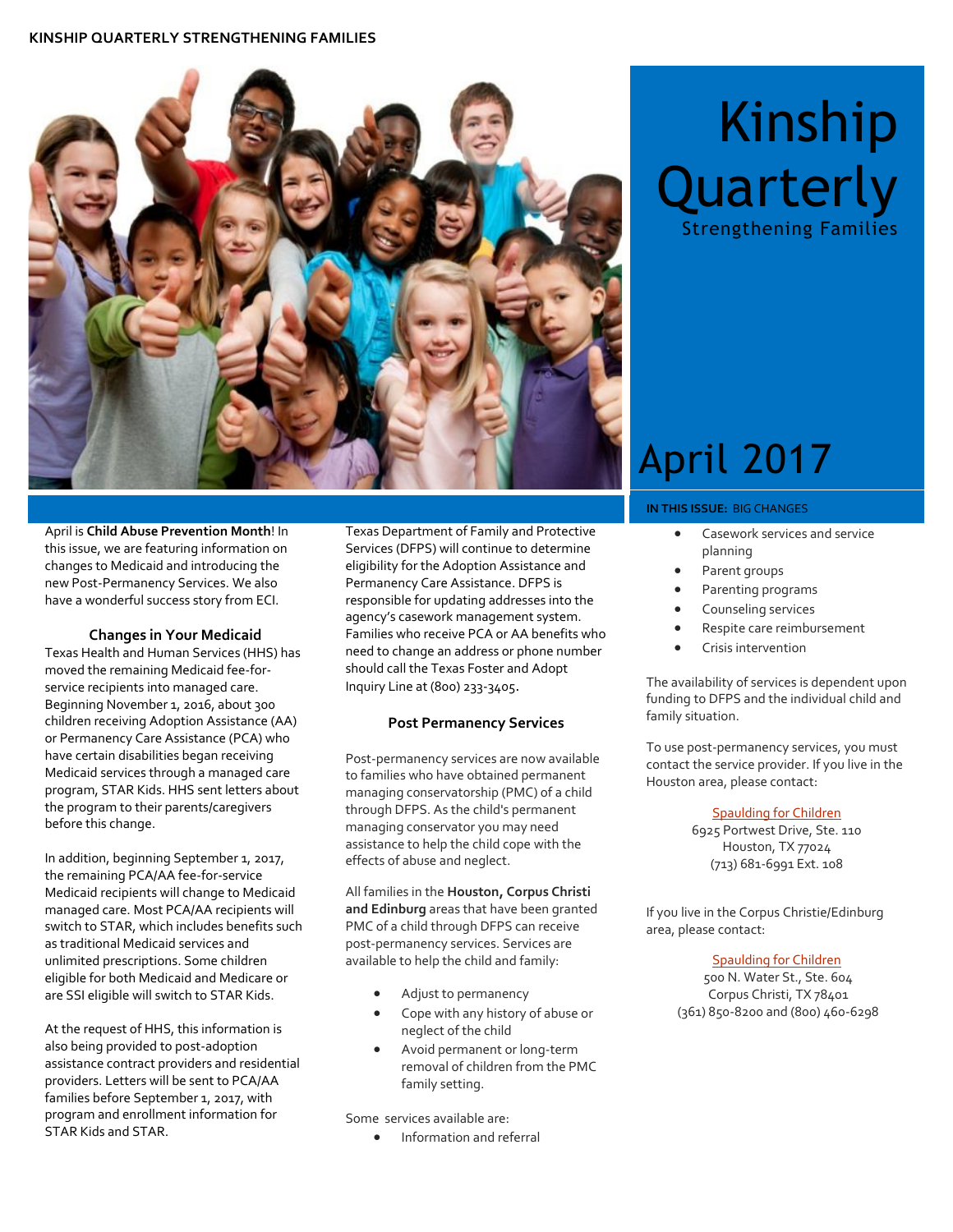#### KINSHIP QUARTERLY STRENGTHENING FAMILIES | April 2017 2



### Good to Know

Effective September 1, 2016, the Department of Assistive and Rehabilitative Services (DARS) Early Childhood Intervention (ECI) program became a part of the Texas Health and Human Services Commission (HHSC).

ECI programs provide services to children birth to 36 months with developmental delays or disabilities and their families statewide. To find the number of the ECI program in your area, or for questions or complaints, call the Health and Human Services (HHS) Office of the Ombudsman at (877) 787- 8999 or visit our new web site: hhs.texas.gov/eci

For more than 30 years, Early Childhood Intervention (ECI) has provided early intervention services to families with children from birth to 36 months of age who have developmental delays or disabilities. ECI professionals and families members incorporate activities into the child and family's daily routines to promote the child's development.

At Texas ECI, we know that parents are the most important person in their child's life and they know their child better than anyone. Parents are their child's first and best teacher. ECI encourages parents to join in every step of the process, from deciding on what

kind of support their child and family may need, to working daily with their child to help him grow and learn. Read how the Brown-Easley family and ECI worked together to promote Noah's development.

#### **Building Blocks Help Noah and Family Connect**

Deidre and Dustin of Mansfield, Texas were ecstatic when they welcomed their son Noah into their family. As Noah grew, Deidre did not suspect he was not reaching developmental milestones at the same time as other kids his age until Deidre talked with coworkers who shared that their children were waving goodbye, pointing to items they wanted, or saying simple words like "mama" or "dada."

"I know you're not supposed to compare your child to someone else's, but something just didn't seem right," said Deidre. She spoke with Dustin and they decided it was time to consult Noah's pediatrician, who referred them to the Early Childhood Intervention program (ECI).

At first, Deidre thought her son might need a little more time to reach developmental milestones. Once ECI professionals conducted an evaluation and assessment, Deidre and Dustin made the decision to enter Noah in the ECI program at 18 months old. A plan of services was developed for Noah and his family, which included occupational and speech therapies.

Learning how to ask for things was a priority goal for Noah. The ECI speech therapist taught Noah and his parents how to use sign language to help Noah communicate his wants and needs, including how to sign the word "more." In addition, the speech therapist helped Noah's family learn techniques to help Noah verbally communicate his needs

to them. Noah's parents were able to use these techniques even when the speech therapist was not present.

Noah enjoyed using his building blocks but his parents noticed he would become upset when his building blocks would fall down. ECI staff asked his parents to have him stack three blocks, knock them down, and then explain to him it was ok. Noah's parents had to repeat this process by increasing the amount of blocks he would stack each time. "Once we began doing this with Noah, we saw a reduction in his tantrums. This was a huge positive step forward for him," Deidre said.

Today, Noah is a happy little boy who is more social with his family and can say, "I love you." Noah loves to read and play on his iPad and attends school where he continues to learn new things. "ECI was there for us when no one else was. They gave us a lot of ideas and strategies and they're working. We are so appreciative of the support to our family," said Deidre.

If you would like to learn more about how ECI helps families, watch our "Texas ECI: Family to Family" video which offers several families' perspectives on ECI services. Families share their personal experiences and explain how ECI's approach strengthened their confidence to be active participants in their child's development.

Remember anyone can make a referral to ECI. Over 25 percent of our referrals come from parents, other family members.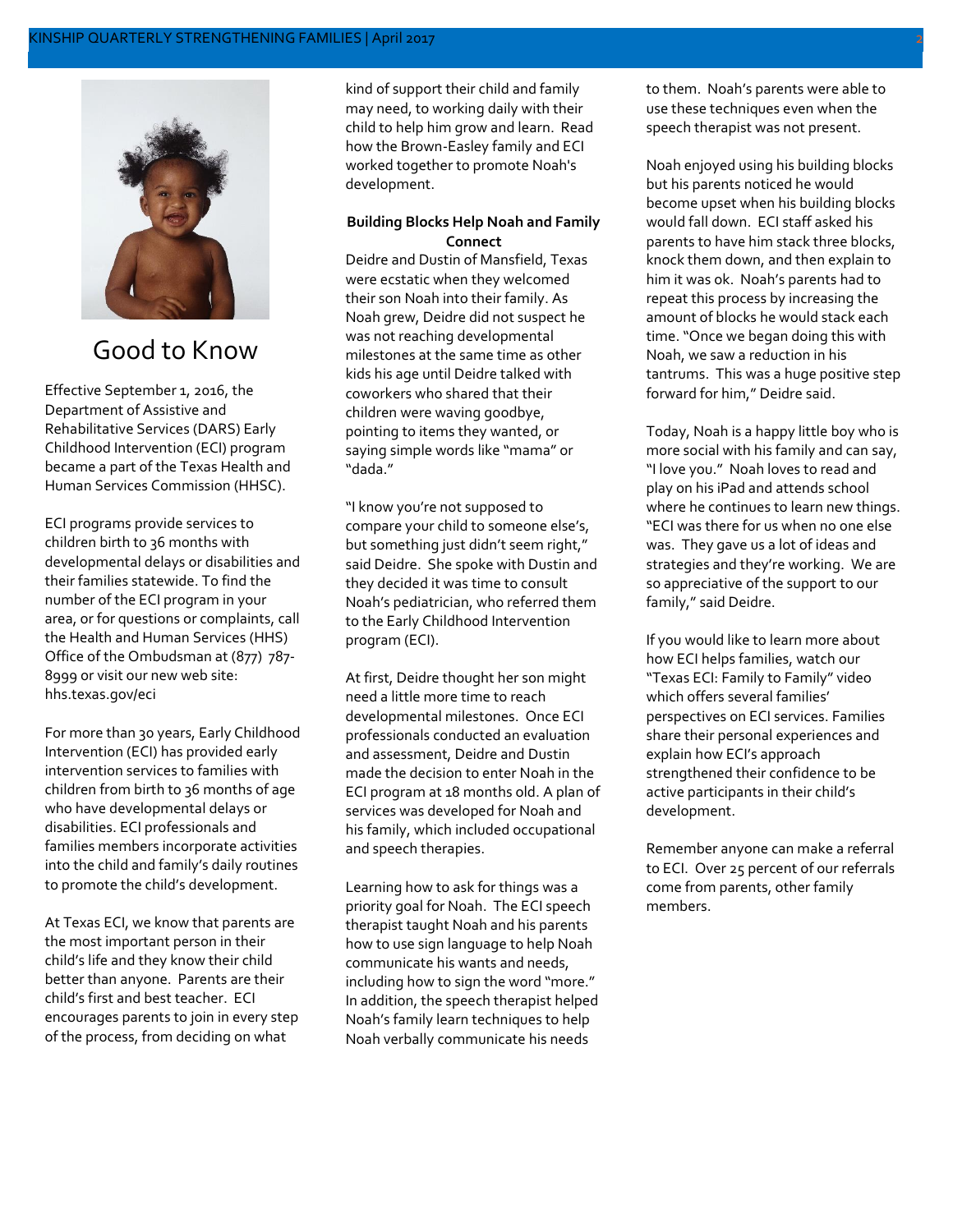## **Region 6 Kinship Conference and Sewing Bee**



On February 25, Region 6A & 6B Kinship Program co-hosted a Kinship Conference with our fellow stakeholders. The conference was sponsored by the Relatives as Parents Coalition, which includes several agencies working to improve the lives of relatives raising children. We had several exciting speakers to include a CPS panel that discussed all the services provided by the DFPS, a grandparent, Deborah Dickerson, who spoke on "I am not Alone" and a guest speaker from One Voice, Katherine Barillas, who spoke on the importance of advocacy. We also had workshops on Legal-Public Benefits for Kin Parents; Understanding Mental Health- NAMI; Is It Willful Disobedience or Something Else; Nurturing as a Lifestyle and How Your Community Can Help You; Do My Children Need Therapy; and Positive Discipline: Ten Behavior Support Tips. We had over 40 kinship families attend. Not only was it an educational event for our caregivers, it allowed them to network with other kinship caregivers.



.

The Kinship Program paired with the community to bring our kinship families and children together for a family day. DFPS Kinship staff were also present to share in the fun. Volunteers and our families made pillow slips, blankets, and tote bags to donate to DFPS children. The families were able to take home the items they made.